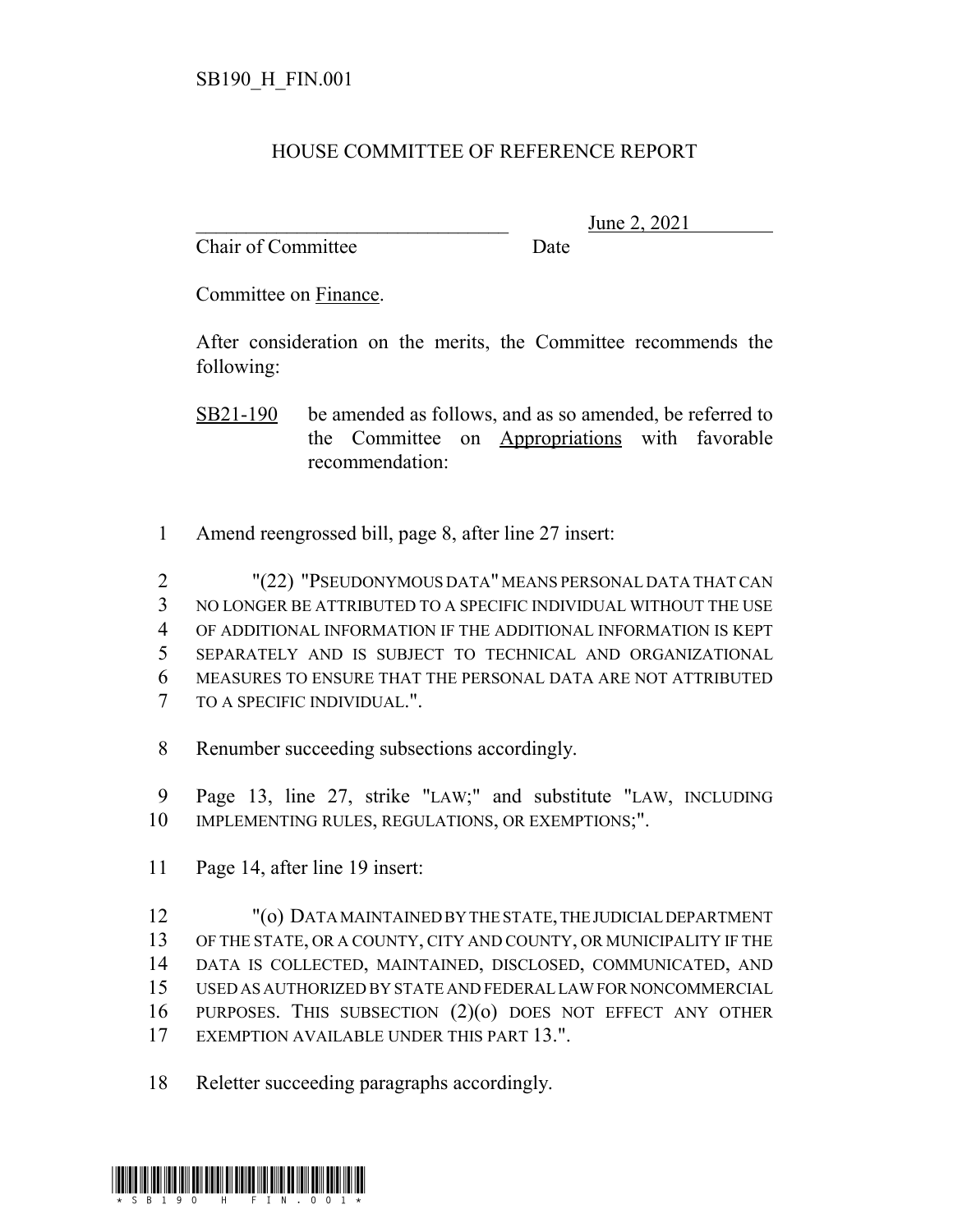- Page 15, line 12, after "DEFEND" insert "ACTUAL OR ANTICIPATED".
- Page 15, line 22, strike "CONSUMER," and substitute "CONSUMER OR THE PARENT OR GUARDIAN OF A CHILD,".
- Page 21, line 25, strike "DATA," and substitute "DATA FOR ONE OR MORE
- 5 OF THE PURPOSES SPECIFIED IN SUBSECTION  $(1)(a)(I)$  OF THIS SECTION,".
- Page 22, line 25, strike "JANUARY" and substitute "JULY".
- Page 22, line 26, strike "JANUARY" and substitute "JULY".
- Page 27, after line 18 insert:

9 "(3) THE RIGHTS CONTAINED IN SECTION  $6-1-1306(1)(b)$  TO  $(1)(e)$  DO NOT APPLY TO PSEUDONYMOUS DATA IF THE CONTROLLER CAN DEMONSTRATE THAT THE INFORMATION NECESSARY TO IDENTIFY THE CONSUMER IS KEPT SEPARATELY AND IS SUBJECT TO EFFECTIVE TECHNICAL AND ORGANIZATIONAL CONTROLS THAT PREVENT THE CONTROLLER FROM ACCESSING THE INFORMATION.".

- Page 28, lines 24 and 25, strike "THE CONSUMER HAS EXERCISED THE RIGHT TO OPT OUT PURSUANT TO THIS PART 13 OR".
- Page 32, after line 15 insert:

 "(b) NOTWITHSTANDING ANY OTHER PROVISION OF THIS ARTICLE 1, NOTHING IN THIS PART 13 SHALL BE CONSTRUED AS PROVIDING THE BASIS FOR, OR BEING SUBJECT TO, A PRIVATE RIGHT OF ACTION FOR VIOLATIONS OF THIS PART 13 OR ANY OTHER LAW.".

- Reletter succeeding paragraphs accordingly.
- 23 Page 32, line 25, strike " $(1)(c)$ " and substitute " $(1)(d)$ ".

 Page 33, line 10, strike "DECEMBER 31," and substitute "JULY 1," and strike "MAY" and substitute "SHALL".

- Page 33, line 17, strike "SHALL" and substitute "MAY".
- 27 Page 34, line 27, strike " $(1)(b)$ ." and substitute " $(1)(c)$ .".